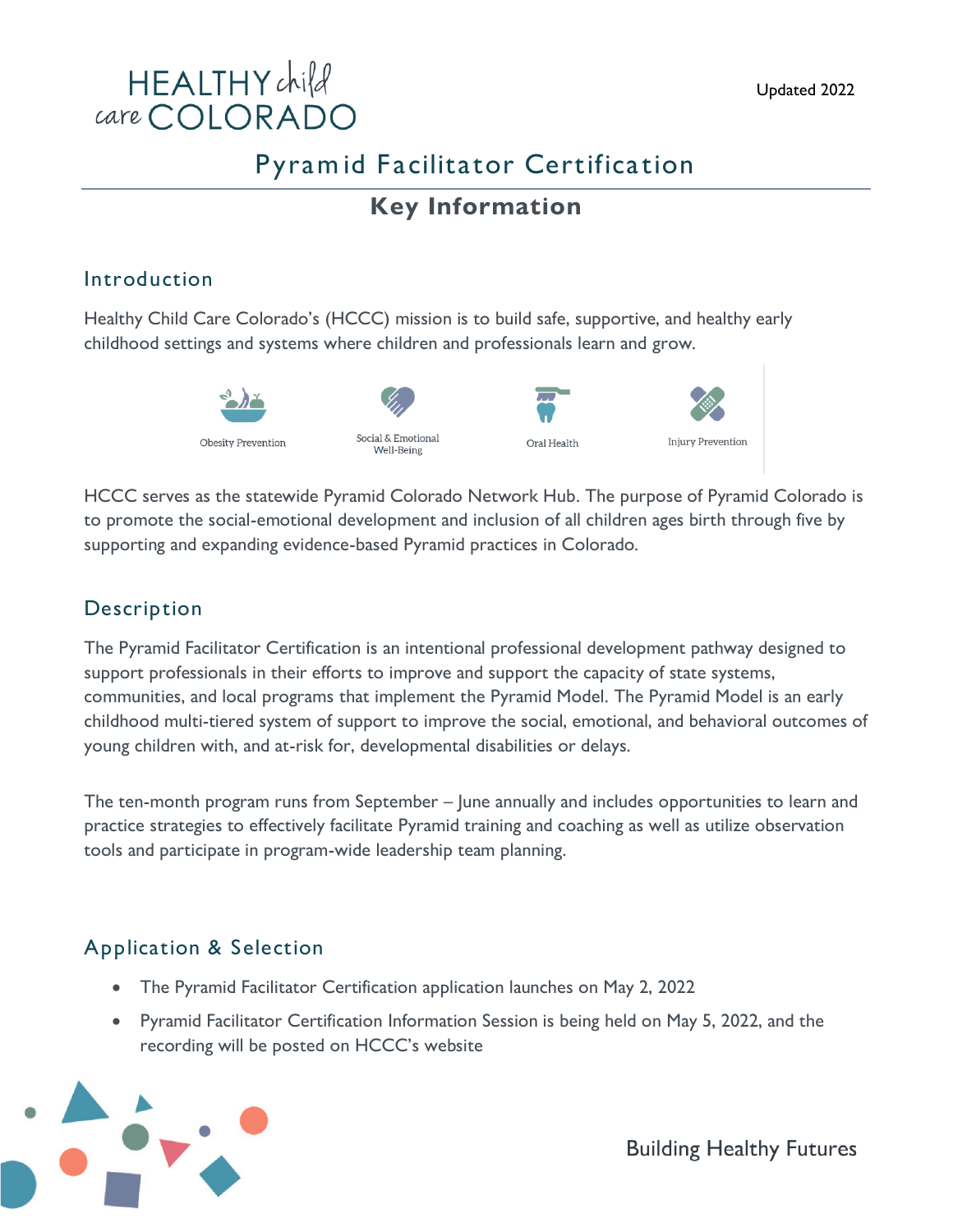# HEALTHYchild care COLORADO

- All applications must be completed using the online application and must also upload all required attachments by 11:59 pm on Sunday, June 12, 2022
- Notification of the status application will be shared via email by June 20, 2022
- Submit a completed agreement and payment on or before July 31, 2022

### Key Dates

All Certification Candidates must be available to attend the following professional development events.

| Date(s)           | Time                       | Location  | Event                                                                                      |
|-------------------|----------------------------|-----------|--------------------------------------------------------------------------------------------|
| September 2       | 9:00 am $-$<br>12:00 pm    | Virtual   | <b>Certification Candidate Orientation</b>                                                 |
| September 22 & 23 | 9:00 am $-$<br>12:00 pm    | Virtual   | Prevent Teach Reinforce for Young Children<br>(PTR-YC) Training                            |
| October 4         | 9:00 am $-$<br>$5:00$ pm   | In-Person | <b>Pyramid Certification Pre-Institute</b>                                                 |
| October 5 - 7     | 9:00 am $-$<br>$5:00$ pm   | In-Person | <b>Pyramid Certification Institute</b>                                                     |
| November 16 - 18  | $8:00$ am $-$<br>$1:00$ pm | Virtual   | Teaching Pyramid Observation Tool (TPOT)<br>Reliability Workshop*                          |
| November 28 - 30  | $8:00$ am $-$<br>$1:00$ pm | Virtual   | <b>Teaching Pyramid Infant Toddler Observation</b><br>Scale (TPITOS) Reliability Workshop* |
| June 23, 2023     | <b>TBD</b>                 | In-Person | <b>Certification Cohort Celebration!</b>                                                   |

*\*Certification Candidates will attend either the TPOT or TPITOS Reliability Workshop*

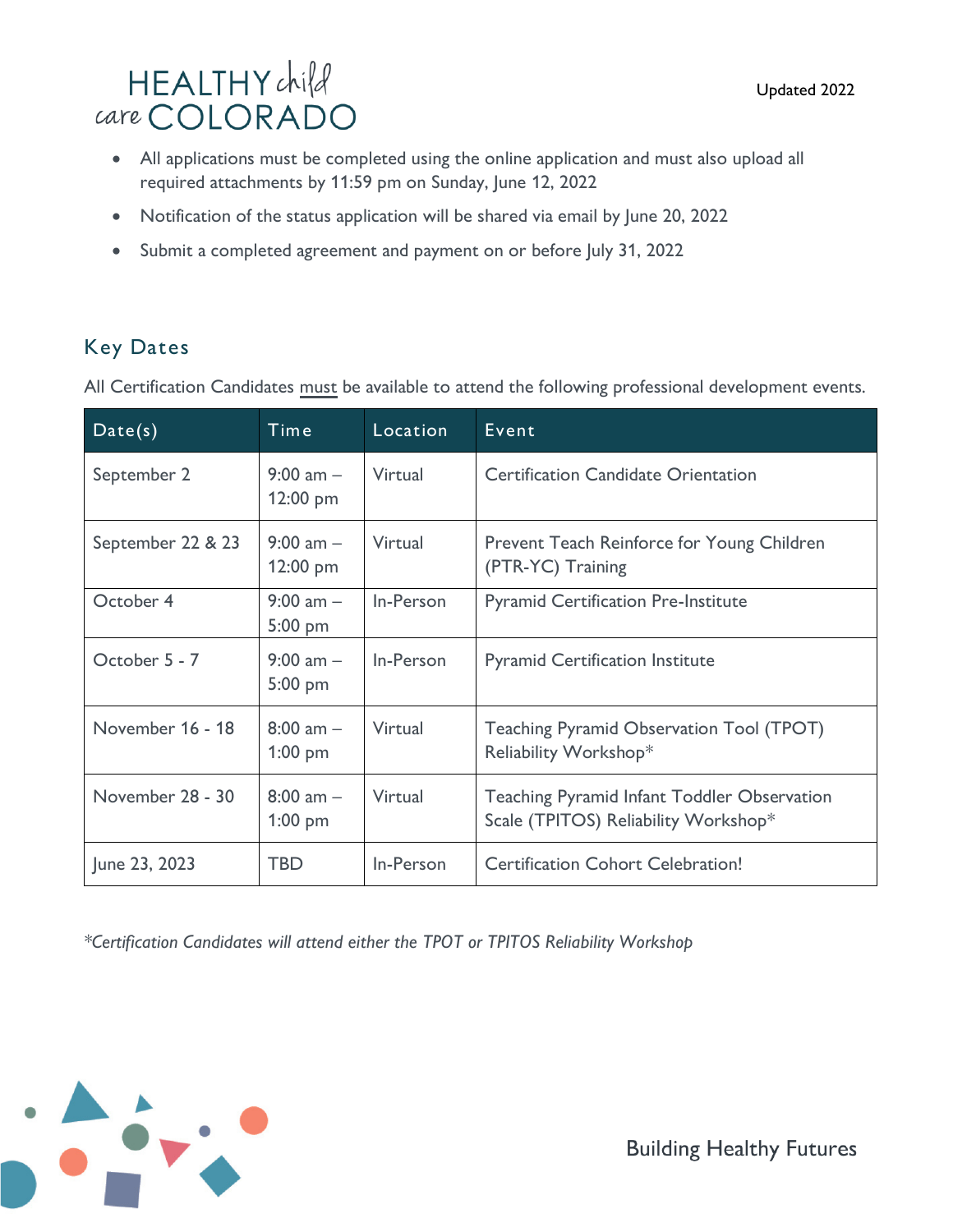## HEALTHYchild care COLORADO

#### Pyram id Observation Tools

All participants must select one observation tool to become reliable in during the Certification process.

Cohort members will be allowed to waive the observation tool reliability workshop if they have a Certificate of Completion that is less than 5 years old for one or both of the following:

- o Teaching Pyramid Observation Tool (TPOT)
- o Teaching Pyramid Infant Toddler Observation Scale (TPITOS)

Cohort members may attend two observation tool reliability workshops for an additional fee of \$300

#### Fee Inform ation

The Pyramid Facilitator Certification fee is \$2,000 per participant and includes key resources, materials, and training:

- 1 Unpacking the Pyramid Model Book (valued at \$60)
- 1 TPOT or TPITOS Reliability Workshop, book, and score sheets (valued at \$375)
- 1 Prevent Teach Reinforce for Young Children (PTR-YC) Book (valued at \$60)
- 1 *"Culturally Responsive Practices to Reduce Implicit Bias, Disproportionality, Suspension, & Expulsion"* training from the Pyramid Model Consortium (valued at \$29)
- 1 Pyramid Teaching Materials Kit (valued at \$250)
- 24 hours of training at the Certification Institute
- 24+ hours of individual and group coaching with a Certification Support Advisor

Cohort members may attend two observation tool reliability workshops for an additional fee of \$300

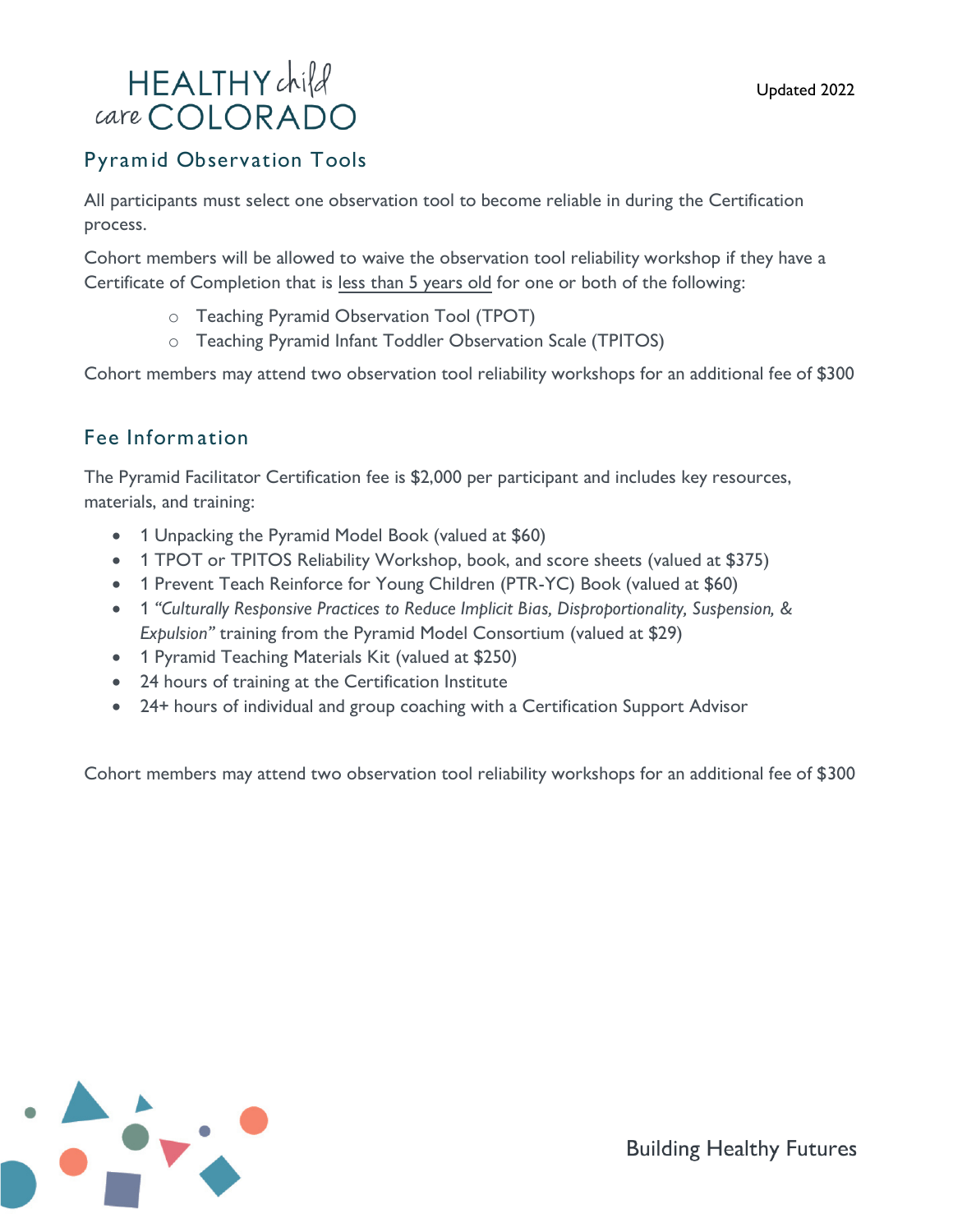

## Pyram id Facilitator Certification

### **Eligibility Criteria Checklist**

Applicants must meet the following criteria at the time of submission.

\_\_\_\_\_ Demonstrate successful completion of Pyramid Model training, including a total of 45 documented training hours, within the past five years:

• Pyramid Model Infant/Toddler Modules 1 – 3 and Preschool Modules 1 – 3b

OR

• Pyramid Plus Approach 18 session training

Submit proof of a Trainer Credential within the past five years:

• Current [Trainer Credential](https://www.coloradoshinespdis.com/s/Learn-About-Credential-Offerings?language=en_US#Trainer)

Applicants must live and/or work in Colorado.

Applicants must be available to attend Certification Key Dates (listed above).

\_\_\_\_\_ Applicants must agree to participate in all cohort trainings and activities. Additional consistent meeting times for September – June will be shared at Certification Orientation in the form of a syllabus and checklist. Applicants understand that certification occurs in a collaborative learning environment in which meeting time for communication and reflection is essential.

Applicants must have access to the necessary equipment and technology skill sets needed to make, share, and view videos, as well as participate in virtual trainings and meetings.

<sup>1</sup> Applicants agree to become members of the online [Pyramid Network Hub](online%20Pyramid%20Network%20Hub) on the HCCC website and remain a member for as long as they are active Pyramid Facilitators.